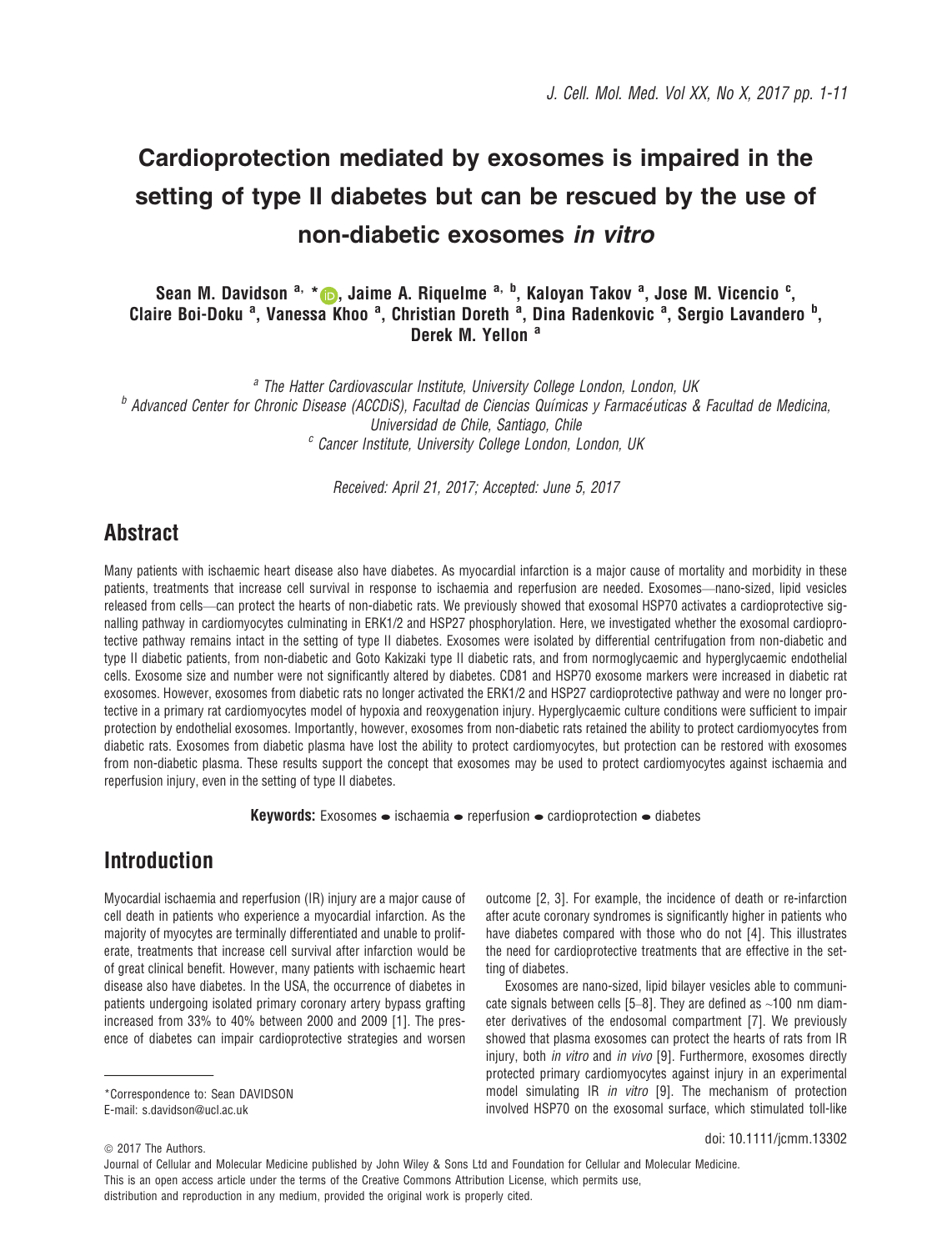receptor 4 (TLR4) receptors on cardiomyocytes. This led to the activation of ERK1/2 and p38 MAPK, kinases previously identified as part of the reperfusion injury salvage kinase (RISK) pathway of cardioprotection [10, 11]. P38 MAPK subsequently phosphorylated HSP27, a member of the highly cytoprotective family of small heat shock proteins [9]. As clinical trials commence using exosomes in a variety of disease settings (primarily cancer to date, but with other fields progressing rapidly [7]), it is vital to understand the biological capabilities of exosomes and their signalling pathways.

Here, in order to further our investigations into exosomes as potential treatments for myocardial IR injury, we investigated plasma exosomes from Goto Kakizaki (GK) rats with type II diabetes and found they have lost the ability to active cardioprotective signalling pathways. Although exosomes from non-diabetic rats or humans reduced cell death in cardiomyocytes subject to hypoxia and reoxygenation, those from diabetic individuals were no longer able to do so. Plasma exosomes originate from various sources [12] including endothelium, muscle, platelets, leucocytes and erythrocytes. We isolated exosomes from primary endothelial cells (HUVECs) and showed they can protect cardiomyocytes against hypoxia and reoxygenation. Although hyperglycaemic culture did not alter rates of exosome production or exosomal morphology, it eliminated their cardioprotective ability. However, we found no evidence that hyperglycaemia alters exosomal HSP70 levels, or that glycation of HSP70 renders it incapable of inducing protection. Lastly, in order to investigate their potential for therapeutic application, we investigated whether exosomes from non-diabetic individuals are able to protect cells from diabetic hearts.

### Materials and methods

All human and animal studies were approved by the appropriate institutional review boards. Animals were treated in accordance with the Animals (Scientific Procedures) act 1986 published by the UK Home Office and the Guide for the Care and Use of Laboratory Animals published by the US National Institutes of Health (revised 2011). The study of human samples was performed according to ethics approval reference 13/LO/ 0222 and Declaration of Helsinki principles.

#### Animals

Male GK or Wistar rats (aged circa 4 months, 250–300 g) were obtained from Charles River, United Kingdom. Animals were treated in accordance with the Animals (Scientific Procedures) act 1986 published by the UK. Home Office and the Guide for the Care and Use of Laboratory Animals published by the US National Institutes of Health (Publication No. 85-23, revised 1996).

### Primary cardiomyocyte isolation and hypoxiareoxygenation studies

Adult rats were anaesthetized with 200 mg/kg i.p. Na-pentobarbital, the hearts were isolated and perfused via the aorta. Cardiomyocytes were isolated by collagenase II perfusion using a standard method and plated on laminin in 6-well tissue-culture plates [11]. Cells were subject to hypoxia and reoxygenation with a buffer simulating the ischaemic milieu containing 128 mM NaCl, 2.2 mM NaHCO<sub>3</sub>, 14.8 mM KCl, 1.2 mM MgSO<sub>4</sub>, 1.2 mM K<sub>2</sub>HPO<sub>4</sub>, 1 mM CaCl<sub>2</sub>, 10 mM Na-lactate (pH 6.4) in a hypoxic chamber containing 95% N<sub>2</sub>/ 5% CO<sub>2</sub> for 3 hrs, after which cells were placed in a standard incubator in normal medium for 1 hr. The percentage cell death was determined by staining dead cells with propidium iodide and counting cells in three separate fields per well (i.e. 100–150 cells per group per experiment). Control cells were incubated in normoxic medium 118 mM NaCl, 22 mM NaHCO<sub>3</sub>, 2.6 mM KCl, 1.2 mM  $MgSO_4$ , 1.2 mM  $K_2HPO_4$ , 1 mM CaCl<sub>2</sub>, 10 mM glucose (pH 7.4 gassed with 95%  $O_2$  / 5%  $CO_2$ ). Cardiomyocytes were treated with  $10^8$ /ml (0.1  $\mu$ g) plasma exosomes or 1 ng/ml endotoxin-free recombinant HSP70 (Enzo Life Sciences, Exeter, UK), and incubated for 30 min. prior to ischaemia. Samples of HSP70 were pre-incubated for 7 days, 37°C in 20 mM glucose, mannitol or methylglyoxal. TAK-242 was used at  $5 \mu$ M. As a positive control, the cardioprotective agent insulin (100 nM) was added at reoxygenation.

#### Rat exosome preparation

Rats were anaesthetized with 200 mg/kg Na-pentobarbital i.p. and placed on a heated mat. After thoracotomy, 4 ml blood was rapidly removed into a citrated vaccutainer<sup>™</sup> to minimize platelet activation. Exosomes were prepared by standard differential centrifugation as follows: centrifugation at 1600  $\times$  g 20 min. RT to obtain plasma, then at 10,000  $\times$  g 30 min. RT to remove cells and platelets, then twice at 100,000  $\times$  g 60 min., 4°C with an MLA-55 rotor, washing with Ca<sup>2+</sup> and  $Mg^{2+}$  free PBS [9, 13]. The vehicle control consisted of PBS alone.

#### Human exosome preparation

After written consent, exosomes were isolated from patients scheduled to undergo cardiac bypass surgery, aged 50–84 years, with or without Type II diabetes. Sixty microliters blood was drawn from the antecubital vein by butterfly syringe into citrated vaccutainers™ (BD Biosciences, Oxford, UK). The first two vaccutainers were excluded from the exosome isolation procedure to avoid artefacts due to platelet activation. The blood was centrifuged 20 min. at 1600  $\times$  g, RT, to obtain plasma, which was then centrifuged 30 min. at 10,000  $\times$  g, RT to remove platelets. The supernatant was ultracentrifuged three times (for 90, 60, then 60 min.) at 100,000  $\times$  g, 4°C, and washed with Ca<sup>2+</sup> and Mg<sup>2+</sup> free PBS, to pellet exosomes [9, 13].

### Cell culture

HUVEC-pooled cells were obtained from Lonza and cultured in EGM-2 BulletKit (Lonza, Slough, UK) for up to 20 population doublings, according to the manufacturer's instructions. To prepare exosomes from cultured endothelial cells, medium was washed and replaced with medium containing FCS that had been pre-cleared of exosomes by ultracentrifugation for 20 hrs at 100,000  $g$ , 4 $\degree$ C. The absence of exosomes was verified by NTA. For hyperglycaemic culture, 14.5 mM glucose was added to bring the total concentration to 20 mM. To control for effects due to molarity, 14.5 mM mannitol was added to separately cultured cells. Cells were cultured for 24 hrs before harvesting the medium and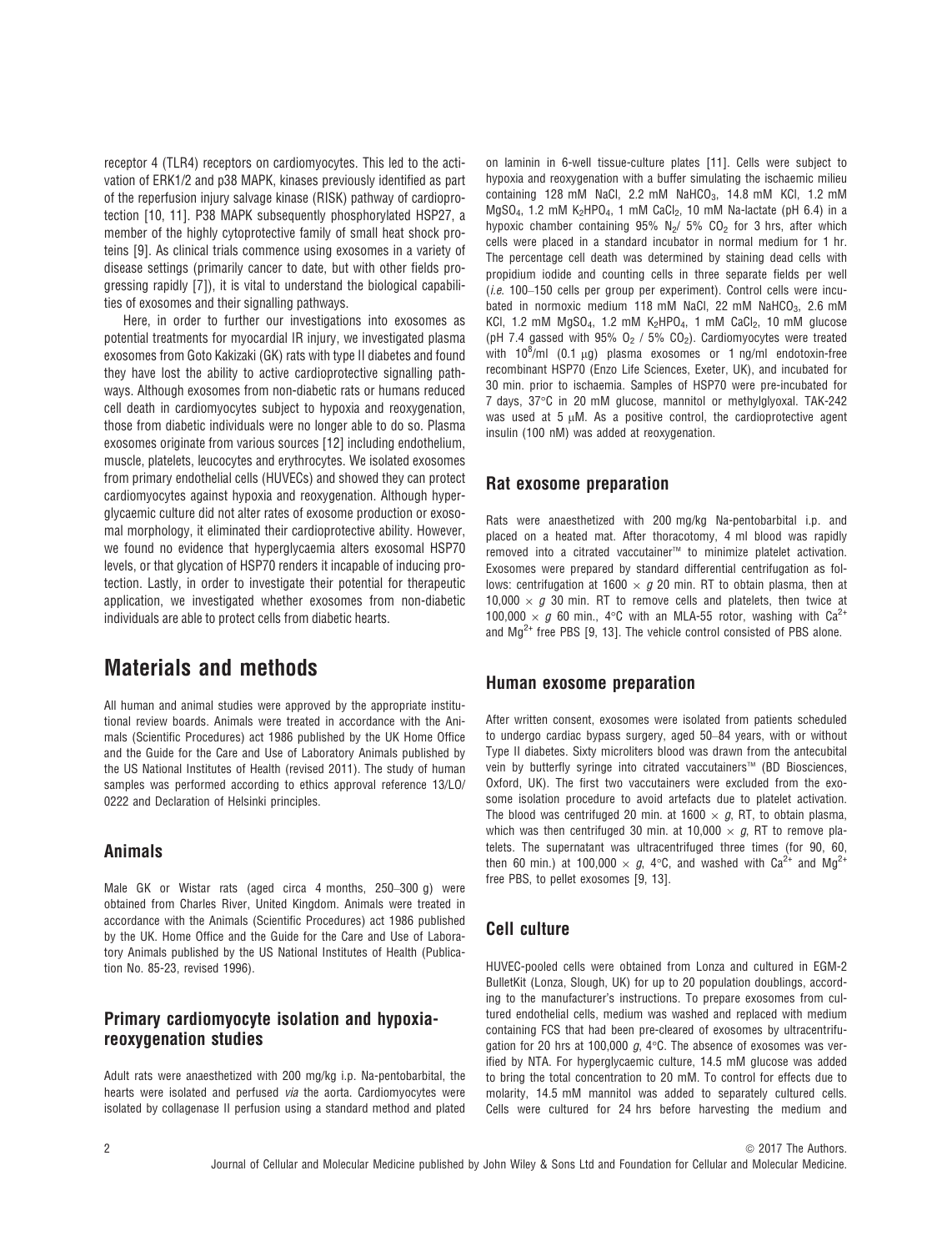isolating exosomes using the ultracentrifugation method described above for rat plasma. Cardiomyocytes were treated with  $10^7$ /ml HUVEC exosomes for 30 min. before exposure to hypoxia and reoxygenation.

#### Electron microscopy

Electron microscopy was performed on a Joel 1010 transmission electron microscope (Joel Ltd, Warwickshire, UK) after a standard staining procedure with 0.5% uranyl acetate [13]. Diameter was calculated from 5 to 15 images containing 100–200 vesicles.

#### Nanoparticle tracking analysis

Concentration and size of exosomes were determined the using a Nanosight LM10-HS (Nanosight Ltd, Malvern, UK) as described [9] with constant flow injection. The same dilution was used for all the samples for consistency. Three recordings of 30 sec. each were captured and analysed, and the data from at least 1500–3000 individual particle tracks were analysed per sample.

#### DELFIA protein quantification

Exosome proteins were quantified using a previously validated dissociation-enhanced lanthanide fluorescence immunoassay (DELFIA) [14]. Briefly,  $5-10$  µl of each sample was diluted to 100 µl in PBS, added to high-binding ELISA plates, and then incubated overnight at 4°C. The plates were washed three times with DELFIA wash buffer (PerkinElmer, Cambridge, UK). Wells were blocked with 100 µl 1% BSA in PBS for 1 hr at room temperature, and then washed three times. Primary antibodies (CD81 clone JS-81; HSP70 clone N27F3-4) were added at 1  $\mu$ g/ ml and plates incubated 2 hrs at room temperature. After washing three times, goat anti-rabbit IgG or goat anti-mouse IgG1 was added (1:2000 in blocking buffer), and incubated 1 hr at room temperature. Plates were washed three times, and 1:1000 streptavidin–Europium conjugate in DELFIA Assay Buffer (PerkinElmer) was added and incubated 1 hr. Finally, after six washes, 100  $\mu$ l of the DELFIA Enhancement Solution was added, and the plate was shaken  $2 \times 5$  min. on the plate reader. Time-resolved fluorimetry was performed using a Pherastar plate reader (BMG Labtech, Aylesbury, UK), with excitation of 337 nm, detection at 620 nm, integration time set at 200  $\mu$ s and lag time of 60  $\mu$ s.

#### Flow cytometry

Expression of surface marker molecules was measured using a standard protocol in which exosomes were bound to aldehyde microspheres of 4  $\mu$ m with some modifications [13]. Briefly, macromolecular IgG complexes were cleared from  $2 \times 10^9$  exosomes (quantified by NTA) by an immunoprecipitation pre-clearing protocol using G protein sepharose (Protein G sepharose; GE Healthcare, Chicago, Illinois, USA). Exosomes were then bound to  $5 \mu$  of aldehyde/sulphate latex microspheres (4% w/v, 4  $\mu$ m Molecular Probes, Thermofisher Scientific, Waltham, MA USA) (a ratio of ~330 exosomes per microsphere), in 1 ml of sterile PBS with agitation at 4°C. Exosome-coated microspheres were blocked with 3% fatty acid-free BSA for 1 hr at 4°C, then

incubated with isotype control or specific primary antibody against HSP70, cmHsp70.1-FITC [15]. For the analysis of cells or microspheres, we used singlet-gated events on SSC/pulse-width. All samples were analysed using an Accuri C6 flow cytometer (BD Biosciences).

#### Western blot analyses

For signalling experiments,  $10^8$  exosomes/ml were added to cardiomyocyte cultures acutely for 5 min., as indicated, then the cells were rapidly washed in cold PBS and lysed on ice in a buffer containing 100 mM NaCl, 10 mM Tris (pH 7.6), 1 mM EDTA (pH 8.0), 2 mM sodium pyrophosphate, 2 mM sodium fluoride, 2 mM b-glycerophosphate and a protease inhibitor cocktail. Where indicated, exosomes were pre-incubated with antibodies (cmHsp70.1) for 30 min. at a ratio of 1  $\mu$ g antibody per 5  $\mu$ g exosomes. 100 nM insulin was used as a positive control for Akt phosphorylation. The protein concentration of cell lysates was determined by BCA assay (Pierce, Thermofisher Scientific, Waltham, MA USA) and after addition of 20  $\mu$ g protein per well separated on a 10% SDS-PAGE gel. Proteins were transferred to nitrocellulose membranes and were probed using primary antibodies from Abcam (Milton, Cambridge, UK): antibody 3C to argpyrimidine; Cell Signalling Technologies (Boston, MA, USA): ERK1/2 (#9102), Phospho-ERK1/2 (Thr202/Tyr204) (#9101), Akt (#9272), Phospho-Akt (Ser473) (#9271), phospho Hsp27 Ser-82(#12594); and Santa Cruz Biotechnology (Dallas, Texas, USA): beta-actin (#47778); followed by fluorescent secondary antibodies, and detection using the Li-cor Odyssey at an intensity set to avoid any saturation of bands. The ratio of phosphorylated Erk1/2 to total Erk1/2 was calculated, and phospho-HSP27 was measured relative to beta-actin as a loading control.

#### Statistical analysis

Data are shown as mean  $\pm$  S.E.M. Pairwise comparisons were made by Student's *t*-test. One-way ANOVA was followed by post-test analysis using the Tukey test for multiple comparisons. Repeated measures ANOVA was used when replicate cell cultures or primary cell isolates were treated under each of the conditions, followed by Tukey test. Exosomes size distributions were compared using a Mann–Whitney U-test or Kruskal–Wallis test for 2 or 3 groups respectively.  $P < 0.05$  was considered significant. Degrees of significance were indicated as follows:  $*P < 0.05$ ,  $*P < 0.01$ ,  $**P < 0.001$ .

### **Results**

Exosomes were isolated from normoglycaemic rats (fasting blood glucose 5–6 mM) or from hyperglycaemic GK rats with type II diabetes (fasting blood glucose 8–12 mM). Exosomes were also isolated from patients undergoing cardiac surgery who were either non-diabetic or who were known to have established type II diabetes. Exosomes were also isolated from HUVECs cultured in hyperglycaemic culture conditions (20 mM glucose) or normoglycaemic conditions (5.5 mM glucose with addition of 14.5 mM mannitol to control for osmolarity).

Exosomes were quantified and characterized by nanoparticle tracking analysis (NTA) (Fig. 1A–I). The concentration of exosomes was  $1.2 \pm 0.4 \times 10^{10}$ /ml in non-diabetic rats and was not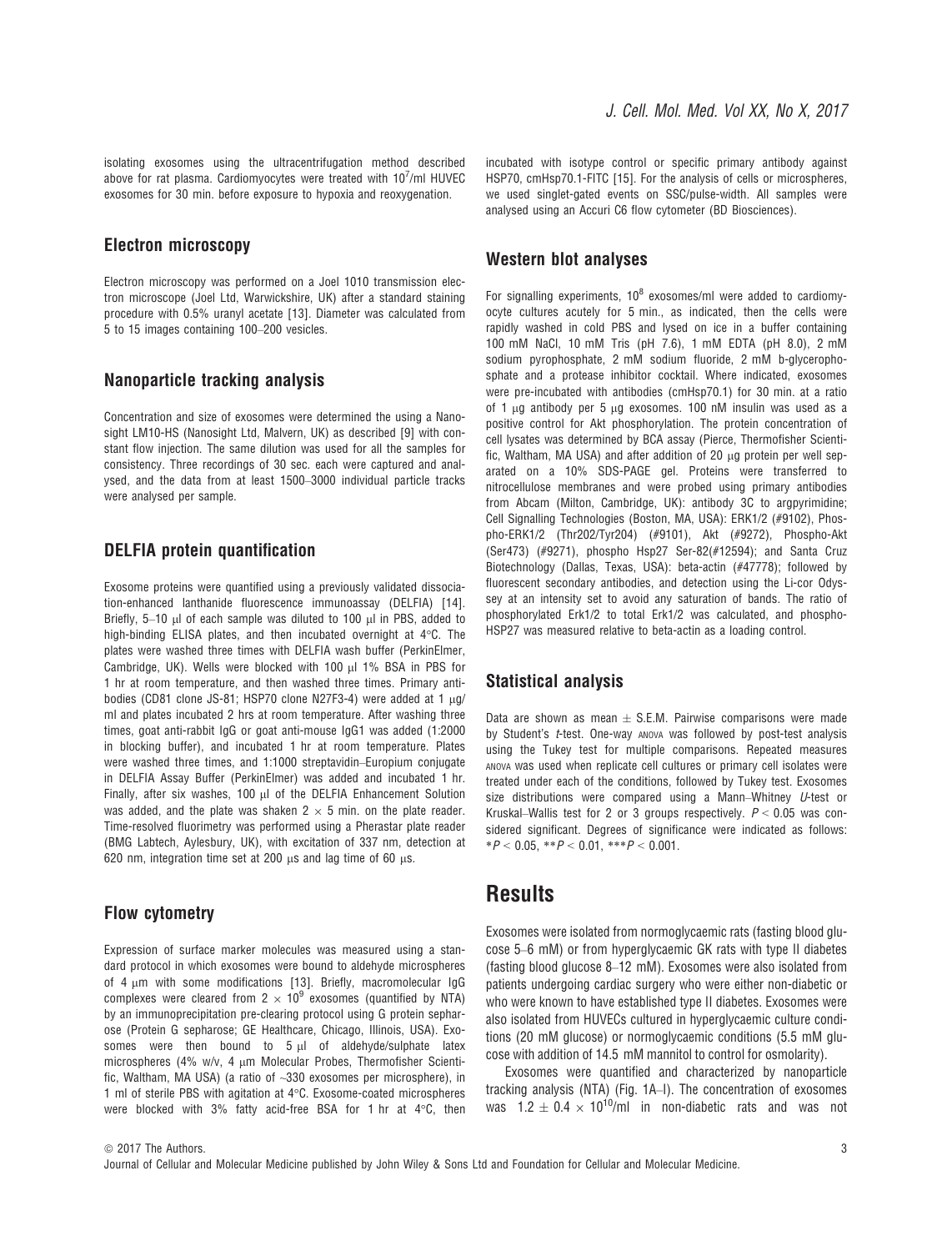significantly different in diabetic rats ( $P = 0.4$ ,  $N = 5$ ; Fig. 1A). There was no difference in protein quantity per exosome between nondiabetic and diabetic rat samples (Fig. S1). The concentration of exosomes was  $5.8 \pm 1.0 \times 10^{12}$ /ml in non-diabetic humans and was not significantly different in diabetic humans ( $P = 0.7$ ,  $N = 3$ ; Fig. 1D). The concentration of exosomes isolated from normoglycaemic HUVECs was  $8.4 \pm 1.5 \times 10^9$ /ml. The concentration of exosomes in replicate dishes cultured in hyperglycaemic conditions, or under iso-osmotic control conditions was not significantly different  $(P = 0.3, N = 8;$  Fig. 1G). The modal size of isolated vesicles was  $\sim$ 100 nm as expected for a population consisting predominantly of exosomes and was not significantly different between diabetic and non-diabetic rats or humans, or between normoglycaemic and hyperglycaemic cell cultures (Fig. 1B, E, H).

The identity of the isolated vesicles as exosomes was confirmed by transmission electron microscopy. Exosomes isolated from each of the conditions appeared similar in terms of morphology and size (Fig. 2A–G). Histograms of exosome size distribution (Fig. 2H–J) suggested there might be a slight increase in the size of exosomes from diabetic rats and humans, but this was found not to be significant.

The identity of the exosomes was confirmed by measuring the presence of exosome markers CD81, a tetraspanin, and HSP70, using



Fig. 1 The concentration and modal size of exosome preparations as determined by Nanoparticle tracking analysis. The concentration (A) and size (B and C) of exosomes isolated from non-diabetic rats and GK diabetic rats.  $N = 5$  per group. The concentration  $(D)$  and size  $(E \text{ and } F)$ of exosomes isolated from patients with or without type 2 diabetes.  $N = 3$  per group. The effect of hyperglycaemic conditions (20 mM Glucose), or iso-osmotic control conditions (20 mM Mannitol), compared to normoglycaemic conditions (4.5 mM Glucose), on the concentration of exosomes isolated from HUVECs (G), and their average size (**H** and **I**).  $N = 8$ per group. Statistical comparison was by  $t$ -test ( $A$  and  $D$ ), or repeated measures ANOVA performed on the raw concentration values (G).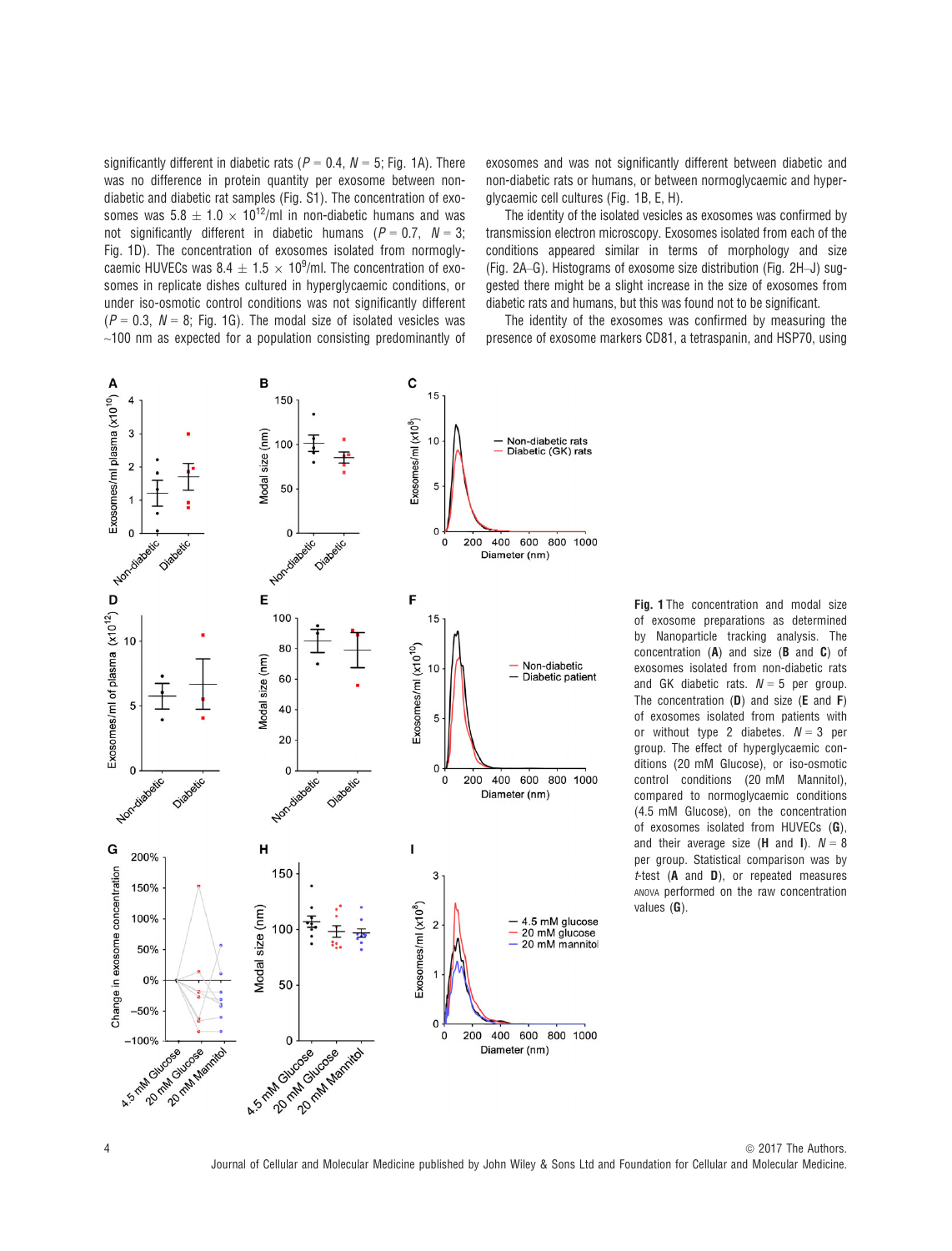an ELISA-based assay. HSP70 protein is present in exosomal surface membrane and is commonly used as a marker of exosomes. A significant increase in CD81 and HSP70 levels measured in exosomes isolated from diabetic rats (Fig. 3A and B). HUVEC exosomes contained CD81 (Fig. 3C), although interestingly HSP70 was undetectable in HUVEC exosomes. The levels of CD81 were unchanged by exposure to high glucose or mannitol (Fig. 3C).

We previously used a neutralizing antibody to HSP70 (cmHsp70.1) to demonstrate that HSP70 localized on the surface of exosomes induces cardioprotection by signalling to TLR4 [9]. Using a flow cytometry-based assay we found that surface levels of the protective HSP70 epitope were not significantly different between exosomes isolated from non-diabetic and diabetic rats (Fig. 3D).

To compare cardioprotection by exosomes from normoglycaemic and diabetic samples, a cell-based model simulating IR was used. Primary adult rat cardiomyocytes were isolated and pre-treated for 30 min. with  $10^8$ /ml exosomes (determined by NTA) isolated from nondiabetic or diabetic rats, before exposure to 3 hrs hypoxia and 1 hr reoxygenation. In normoxic cell cultures, cell death varied between 10% and 20% (Fig. 4A–C, Fig. S2–S4). Hypoxia and reoxygenation increased cell death significantly to  $51 \pm 3\%$  ( $P < 0.001$ ; Fig. 4A). Insulin was used as a positive control because it provides strong, reproducible protection in this model [11] and was shown to reduce cell death significantly to 26  $\pm$  4% (P < 0.001; Fig. 4A). Exosomes from non-diabetic rats were also cardioprotective in this model, as expected, and reduced cell death to 33  $\pm$  5% (P < 0.01) (Fig. 4A). In contrast, exosomes isolated from GK rats were not cardioprotective, and resulted in 48  $\pm$  4% cell death after hypoxia and reoxygenation ( $N = 5$ ; Fig. 4A).

In separate experiments, exosomes isolated from patients with type II diabetes were also unable to protect primary cardiomyocytes cells from hypoxia and reoxygenation injury (cell death 50  $\pm$  8%, despite exosomes from non-diabetic human blood reducing cell death from 54  $\pm$  9% to 29  $\pm$  2% (P < 0.05; Fig. 4B), in line with previous results [9].

We investigated whether the exosomes produced by endothelial cells were equally as protective in this model. Exposure of



Fig. 2 Transmission electron microscopy (TEM) of exosomes isolated from the blood of rats (A and B), human patients (C and D) or from cultured HUVECs under the cultured conditions indicated (E–G). Bar = 100 nm. (H–J) Size distribution diameters from TEM images of vesicles from rats (H) ( $N = 399$  and 505), humans (I) ( $N = 297$  and 284) and HUVECs (J) ( $N = 59$ , 294 and 131). No significant difference was found when distributions were compared by Mann–Whitney U-test or Kruskal–Wallis test for 2 or 3 groups, respectively.

Journal of Cellular and Molecular Medicine published by John Wiley & Sons Ltd and Foundation for Cellular and Molecular Medicine.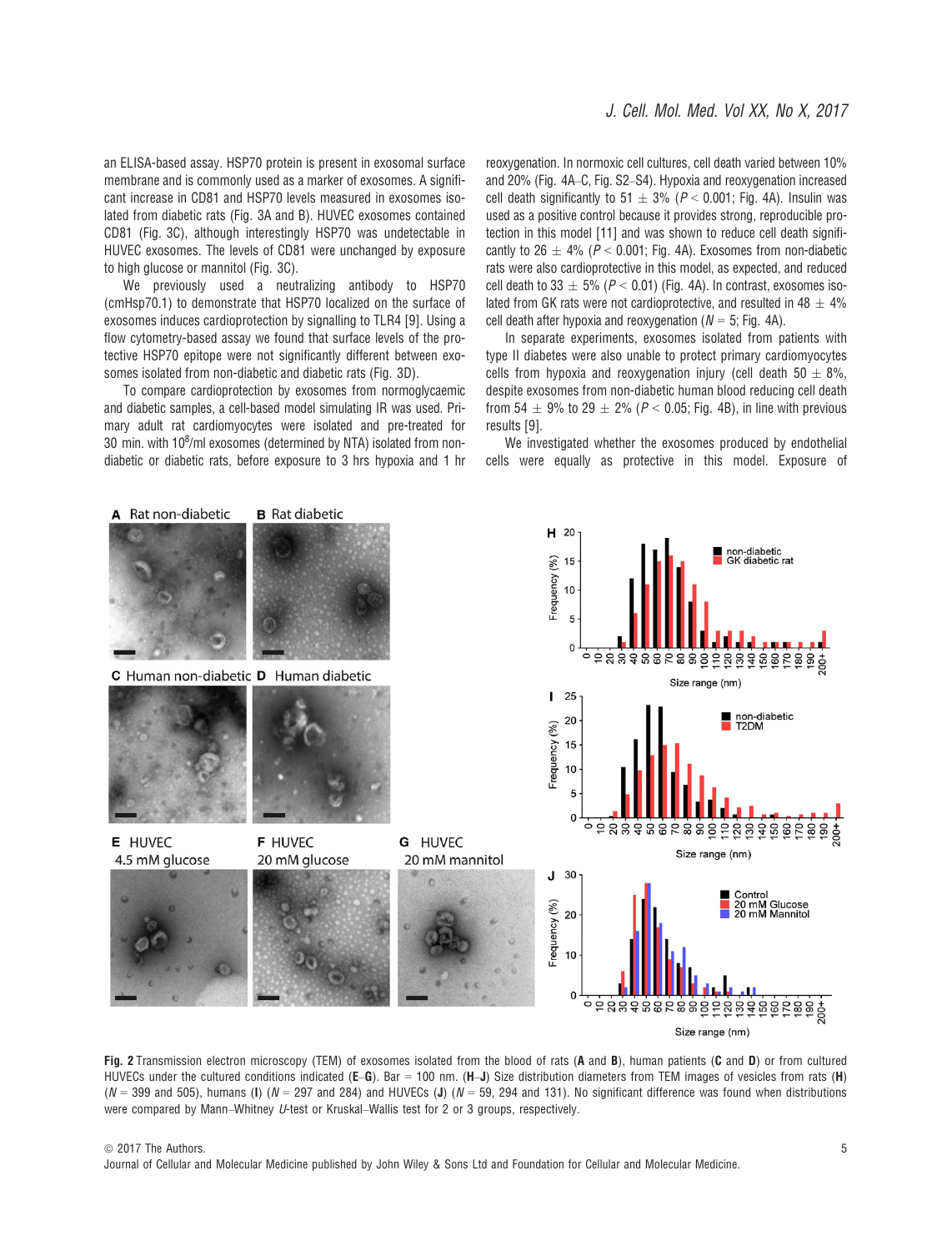cardiomyocytes to exosomes produced by HUVECs reduced cell death caused by hypoxia and reoxygenation from  $39 \pm 4\%$  to  $24 \pm 3\%$  (P < 0.001; Fig. 4C). Diabetes is a complex disease which typically involves hyperinsulinaemia and dyslipidaemia in addition to the diagnostic characteristic of hyperglycaemia. In order to investigate whether exposure to hyperglycaemia was sufficient to eliminate protection by exosomes, we cultured HUVECs in medium containing 20 mM glucose, or an iso-osmotic control using mannitol. Mannitol did not adversely affect protection afforded by exosomes, resulting in 29  $\pm$  4% cell death (P < 0.001 versus vehicle). In contrast, exosomes from cells in hyperglycaemic conditions were not protective  $(39 \pm 2\% \text{ cell death}, N = 6; \text{Fig. 4C}).$ 

We previously demonstrated that HSP70 localized on the surface of exosomes can induce cardioprotection by signalling to TLR4 [9]. Hyperglycaemic conditions can cause the direct, non-enzymatic glycation of proteins and modify their function, contributing to the development of diabetes [16]. We, therefore, investigated the hypothesis that high glucose conditions inactivated exosomal HSP70. Since exosomes are unstable when incubated for longer than 24 hrs [17], we tested this hypothesis using pure, recombinant HSP70. We first confirmed that low concentrations of HSP70 are cardioprotective in our model (Figs 5A, S5). Protection was determined to be optimal at 1 ng/ml (data not shown). In accordance with our previously identified pathway of protection, TAK242, an inhibitor of TLR4 signalling,

nsulin



Fig. 4 Exosomes from diabetic rats or humans or from endothelial cells cultured under hyperglycaemic conditions were unable to protect primary adult cardiomyocytes from death after hypoxia and reoxygenation. Cardiomyocytes were exposed to 10<sup>8</sup>/ml exosomes from non-diabetic or GK rats (A), non-diabetic or diabetic patients, (B), or  $10^7$ /ml exosomes from HUVECs cultured in 20 mM glucose (gluc) or 20 mM mannitol (man). (C). The cardioprotective agent, insulin was used as a positive control in each case. Cell death was assessed by propidium iodide staining.  $N = 5(A)$ ,  $3(B)$  or 6 (C) independent experiments. Statistical comparison was by repeated measures ANOVA. \*P < 0.05; \*\*P < 0.01; \*\*\*P < 0.001; ns = non-significant in the comparisons indicated.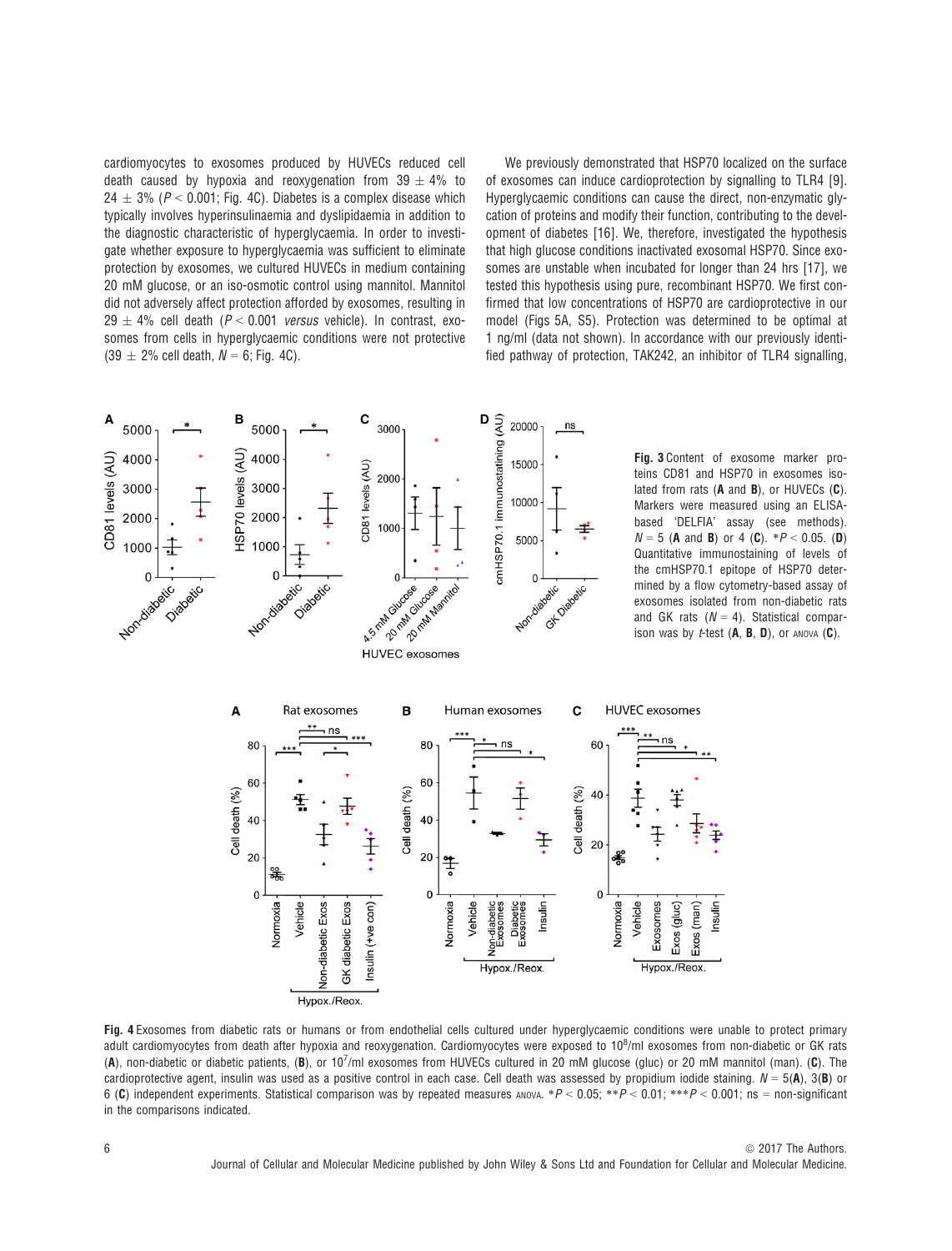blocked protection (Fig. 5A). Pre-incubation of HSP70 in 20 mM glucose for 7 days did not affect its ability to protect the cells against hypoxia and reoxygenation (Fig. 5A). A sample treated with mannitol was included as a non-reactive control. Modification of arginine to argpyrimidine is one of the most common products of protein glycation, and HSP70 is susceptible to argpyrimidine modification in certain conditions [18]. However, in our hand, no argpyrimidine could be detected by Western blot analysis of HSP70 after incubation with 20 mM glucose (Fig. 5B). In contrast, in a control sample of HSP70 incubated with 20 mM methyl glyoxyl, all of the HSP70 was modified and it apparently aggregated, resulting in a diffuse and slowly migrating band near the top of the gel (Fig. 5B).

To determine whether diabetic exosomes are capable of activating cardioprotective kinase pathways, primary cardiomyocytes were treated with exosomes purified from non-diabetic or diabetic rats for 5 min. before harvesting and measuring kinase phosphorylation by Western blot analysis. In contrast to the significant increase in Erk1/2 and Hsp27 phosphorylation induced by non-diabetic exosomes, no increase in phosphorylation of either protein was detected after treatment with exosomes from GK rats ( $N = 4$ ; Fig 6A–C).

A

Finally, it was important to establish whether exosomes from a healthy individual could be used to protect cardiomyocytes coming from a diabetic individual. To this end, we isolated cardiomyocytes from adult GK rats. Exposure to hypoxia and reoxygenation significantly increased cell death from 24  $\pm$  1% to 63  $\pm$  4% (P < 0.001; Figs 7, S6). Pre-treatment with exosomes that had been isolated from control rats without diabetes significantly reduced cell death to  $29 \pm 3\%$  (P < 0.001), which was a similar degree of protection as the positive control of insulin, which reduced death to  $35 \pm 5\%$  $(P < 0.001; N = 4; Fig. 7)$ .

### **Discussion**

Exosomes have been suggested to mediate some of the beneficial paracrine effects of stem cells in protecting the heart against IR injury and have also been proposed as potential cardioprotective agents in their own right [5, 19]. However, this property does not appear to be restricted to exosomes from stem cells, since, as we previously demonstrated, purified plasma exosomes are able to protect primary cardiomyocytes, isolated perfused rat hearts and the heart in vivo



Fig. 5 Altered levels of exosomal HSP70 or its glycation do not appear to explain the loss of cardioprotection. (A) Cardiomyocytes were treated with 1 ng/ml HSP70 that had been incubated 7 days in 20 mM glucose or 20 mM mannitol, prior to exposure to hypoxia and reoxygenation injury. Cell death was assessed by propidium iodide staining. TAK242 is an inhibitor of TLR4 signalling. (B) Western blot analysis of HSP70 treated as indicated, and probed using antibodies against HSP70 or the glycation end-product, argpyrimidine.  $N = 4$  independent experiments. Results were compared by repeated measures ANOVA.  $***P < 0.001$ ; ns = non-significant.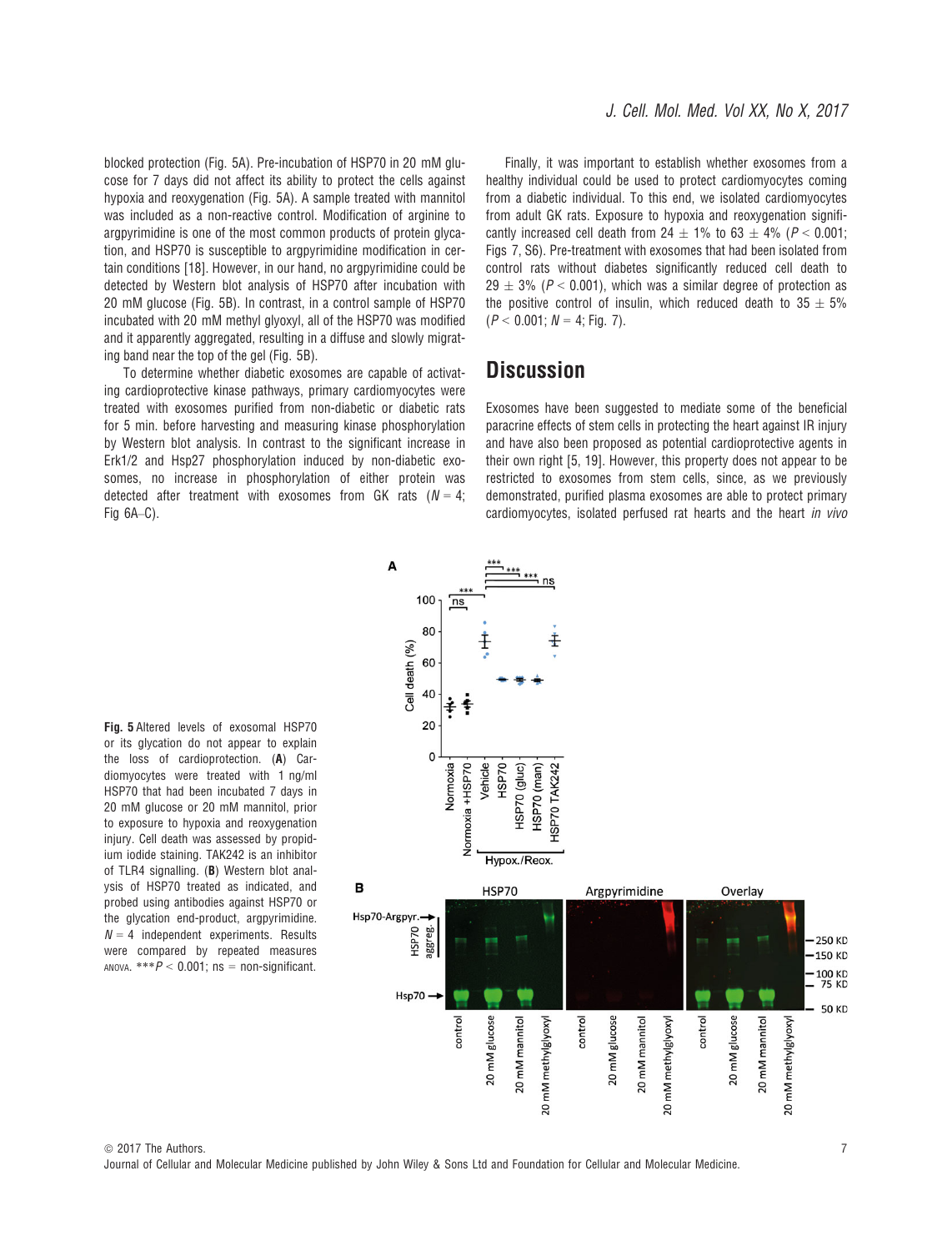

Fig. 6 Phosphorylation of ERK1/2 and of HSP27 was significantly increased in rat cardiomyocytes treated for 5 min. with 108 /ml exosomes from non-diabetic rats, but not with those treated with exosomes from GK rats ( $N = 4$ ) ( $A$ –C). Fold increase was compared by *t*-test.  $*P < 0.05$ .

against IR injury [9]. Similarly, exosomes secreted by cardiomyocytes overexpressing HSP20 appear to improve cardiac function and angiogenesis in diabetic mice [20]. Here, we demonstrate that the ability of exosomes to activate a cardioprotective signalling pathway is impaired by diabetes in both rats and humans. Hyperglycaemia appears to be important in this effect as endothelial cells cultured in high glucose produced exosomes that were no longer cardioprotective. Despite their being significantly more HSP70 on exosomes from diabetic rats compared to non-diabetic rats, only exosomes from non-diabetic rats were capable of signalling to ERK1/2 and HSP27. We were unable to determine the reason for loss of protection by diabetic exosomes, but glycation of HSP70 is unlikely to be involved. Most interestingly, in terms of developing exosomes as a potential therapeutic agent, exosomes from a non-diabetic rat retained the ability to protect cardiomyocytes from a diabetic rat.

#### Why are exosomes from control blood protective?

The physiological significance of the observation that endogenous exosomes from unstimulated rats or humans are cardioprotective remains unclear. Importantly, the observation that only exosomes from non-diabetic rats or humans are protective, greatly strengthens the interpretation that protection is not an artefact of their isolation and purification. We speculate that exosomes exert a continual 'tonic' cardioprotective stimulus on the heart that may be modified in response to stress. Indeed, application of an ischaemic preconditioning stimulus to the limb ('remote ischaemic preconditioning', or RIPC) increases the number of exosomes or extracellular vesicles in the blood of humans and rats [9, 21]. However, the extent to which this increase in exosome number actually mediates the cardioprotective benefits of RIPC in vivo remains unclear [9, 19, 21]. On the other hand, if exosomes do contribute to RIPC, then our data would suggest that defective exosomal signalling might contribute to the relative difficulty of protecting the diabetic heart using RIPC [22, 23]. Future work will investigate the contribution of different blood and vascular cell types (inflammatory cells, platelets, endothelial cells, erythrocytes, etc) to the protection observed with plasma exosomes).

### What is the effect of diabetes on exosomes?

Diabetic conditions did not significantly alter the diameter of exosomes, according to our measurements by NTA and electron microscopy. Interestingly, however, there was a consistent trend towards increased diameter in both rat and human diabetic exosomes when analysed by electron microscopy. As, in contrast to NTA, exosomes must be dried for this type of analysis, it is possible this reflects an underlying difference in lipid structure and 'collapsibility', but this is highly speculative at this stage.

The significant increase in exosome marker proteins CD81 and HSP70 in exosomes from diabetic rats suggests an overall increase in exosome quantity in the setting of diabetes. Such an increase was not detected by NTA, which may reflect the relatively low precision of this method. In our hands, we have found that concentration determined by NTA has a relatively high coefficient of variation of  $~10\%$ , which matches published studies [24]. In comparison, ELISA-based methods are typically more precise. Despite the possible increase in exosome quantity in the blood, the diabetic exosomes were not protective, suggesting they have been modified or damaged in some way. Furthermore, despite the increase in total exosomal HSP70, the cmHsp70.1 epitope of HSP70 was not elevated, suggesting that the epitope may have been masked, modified or damaged to some extent. A recent publication demonstrated that gestational diabetes mellitus stimulates an increase in the release of exosomes from the placenta during gestation [25]. The exosomes were found to significantly increase the release of proinflammatory cytokines from endothelial cells [25].

### Why does high glucose cause loss of protection?

Cardiomyocytes respond rapidly to the interaction of exosomal HSP70 with sarcolemmal TLR4 by activating the ERK1/2 cardioprotective pathway, and phosphorylation of HSP27 [9]. Here, we found that exosomes from diabetic rats no longer activated this pathway in vitro. Glucose and other sugars can non-enzymatically modify proteins covalently by a process of glycation, and this reaction is accelerated under conditions of hyperglycaemia, as is present in diabetic blood [16]. Such glycation can inactivate proteins and contributes to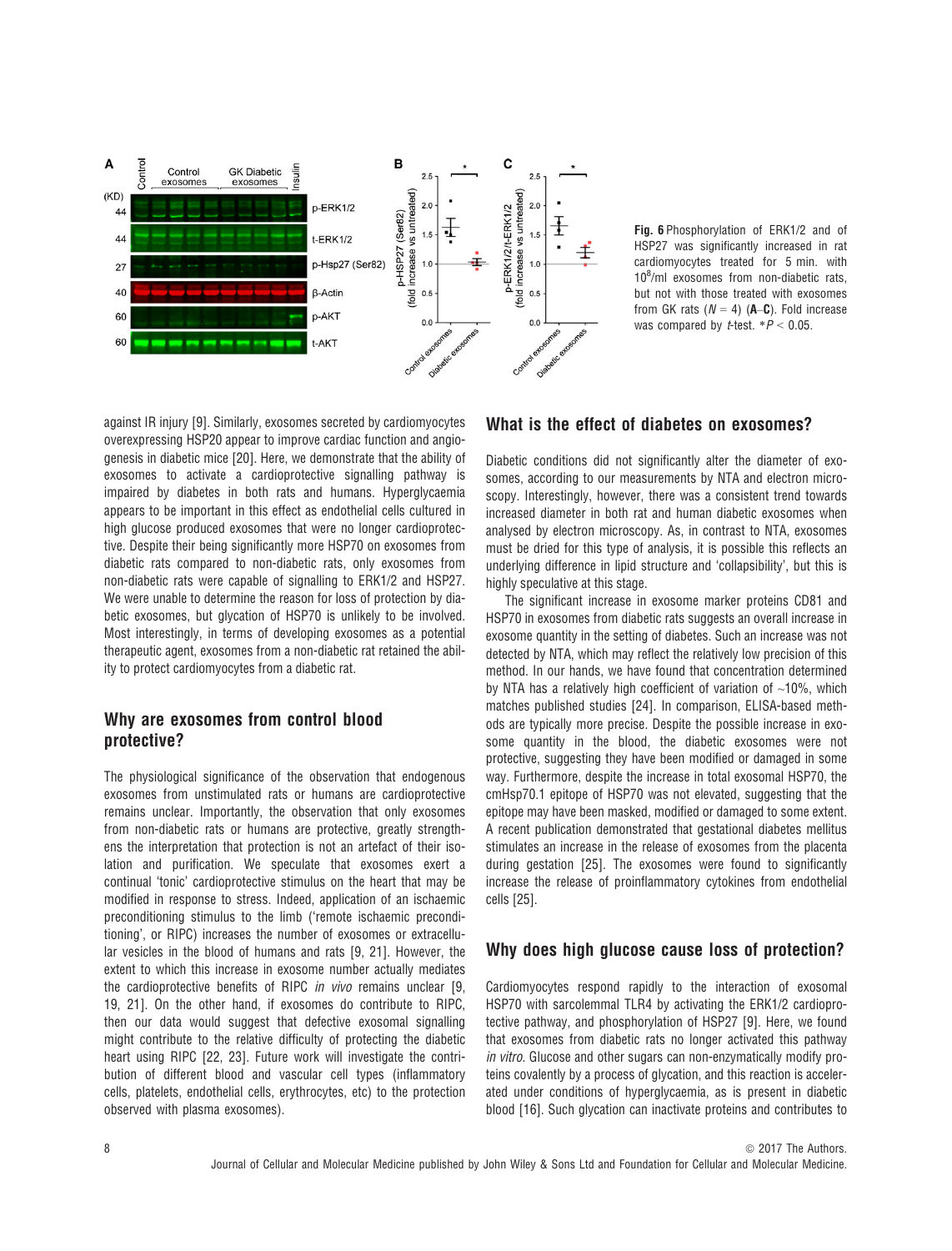

Fig. 7 Exosomes from non-diabetic rats protect primary adult cardiomyocytes isolated from GK diabetic rats from death after hypoxia and reoxygenation. Cardiomyocytes were treated with  $10^8$ /ml exosomes from GK rats. Insulin was used as a positive control.  $N = 4$  independent experiments. Results were compared by repeated measures ANOVA.  $***P < 0.001$ .

diabetic complications including retinopathy, nephropathy, neuropathy and arterial abnormalities [16]. HSP70 has previously been identified as being susceptible to glycation, and this can cause a loss of its protein chaperone enzymatic activity [26]. However, in our experiments, in vitro exposure to high glucose did not cause a detectable change in glycation of HSP70. It remains possible that hyperglycaemia affects other aspects of exosomal structure or function yet to be determined. Given our results, it is possible that diabetes and hyperglycaemia could also impair other signalling roles that have been ascribed to exosomes in various tissues and the vasculature [8, 27].

Surprisingly, we were not able to detect HSP70 on HUVEC exosomes by immunoassay. This would appear to indicate that HUVEC exosome induce protection by a separate mechanism, but one that is also impaired by hyperglycaemia. Interestingly, brief culture in high glucose conditions has also been shown to impair the ability of apoptotic microvesicles released from human endothelial cells to repair endothelium when administered to mice [28]. In this case, the mechanism was reported to involve a decrease in exosomal miR-126 content [28]. Exosomes from various sources have also been shown to stimulate angiogenesis. On the other hand, exosomes from GK rat cardiomyocytes were found to inhibit the proliferation, migration and tube formation of a cardiac endothelial cell line [29]. This was reportedly via a mechanism involving exosomal transfer of miR-320, although lower miR-126 levels were also detected in this study [29]. In contrast to endothelial cells, cardiomyocytes take up relatively few exosomes [9]. Furthermore, a 30 min. exposure to exosomes is far too short for sufficient miRNA to enter cells and potentially affect protein levels significantly. These factors make a role for exosomal miRNA in loss of protection of cardiomyocytes unlikely.

#### Protection of diabetic hearts using non-diabetic exosomes

Our experiments demonstrate that cardioprotective signalling can be activated in cardiomyocytes from diabetic rats using exosomes from non-diabetic animals. A limitation of these studies is that we have not demonstrated that non-diabetic exosomes are capable of protecting the hearts of diabetic rats when administered acutely in vivo. Additionally, other extracellular vesicles such as microvesicles can potentially co-purify with exosomes isolated by differential centrifugation, and these may mediate some of the protective effect. However, our data support the idea that exosomes harvested from blood plasma or a suitable cellular source (such as the endothelial cells used here, stem cells [6], or cultured cardiomyocytes overexpressing HSP20 [20] as proposed by others [30]), may therefore represent a cardioprotective agent with the novel and desirable property that it is effective in the setting of diabetes [31]. Important questions remain before clinical translation can be attempted, including the pharmacodynamics and pharmacokinetics of exosomes in vivo. Another important challenge will be the development of robust techniques for large-scale purification of GMP-quality, validated exosomes [7].

### Acknowledgements

This work was supported by the cardiometabolic programme of the NIHR UCLH Biomedical Research Council (BRC233/CM/SD/101320); the National Fund for Scientific and Technological Development in Chile (FONDECYT 3160298); Medical Research Council (MR/K002066/1) and was undertaken at UCLH/UCL who received a proportion of funding from the Department of Health's NIHR Biomedical Research Centres funding scheme.

# Author contributions

J.A.R., K.T., J.M.V., C.B.K., V.K., C.D. and D.R. performed experiments and analysed the data. S.M.D. and D.M.Y. designed the research study, analysed the data and wrote the manuscript. All authors discussed the data and helped to revise the manuscript. We are grateful for Mark Turmaine for help with electron microscopy, Prof Gabriele Multhoff for providing the cmHsp70.1 antibody, to the volunteers who donated blood and to Dr Ashraf Hamarneh for phlebotomy.

# Conflicts of interest

The authors confirm that there are no conflicts of interest.

# Supporting information

Additional Supporting Information may be found online in the supporting information tab for this article: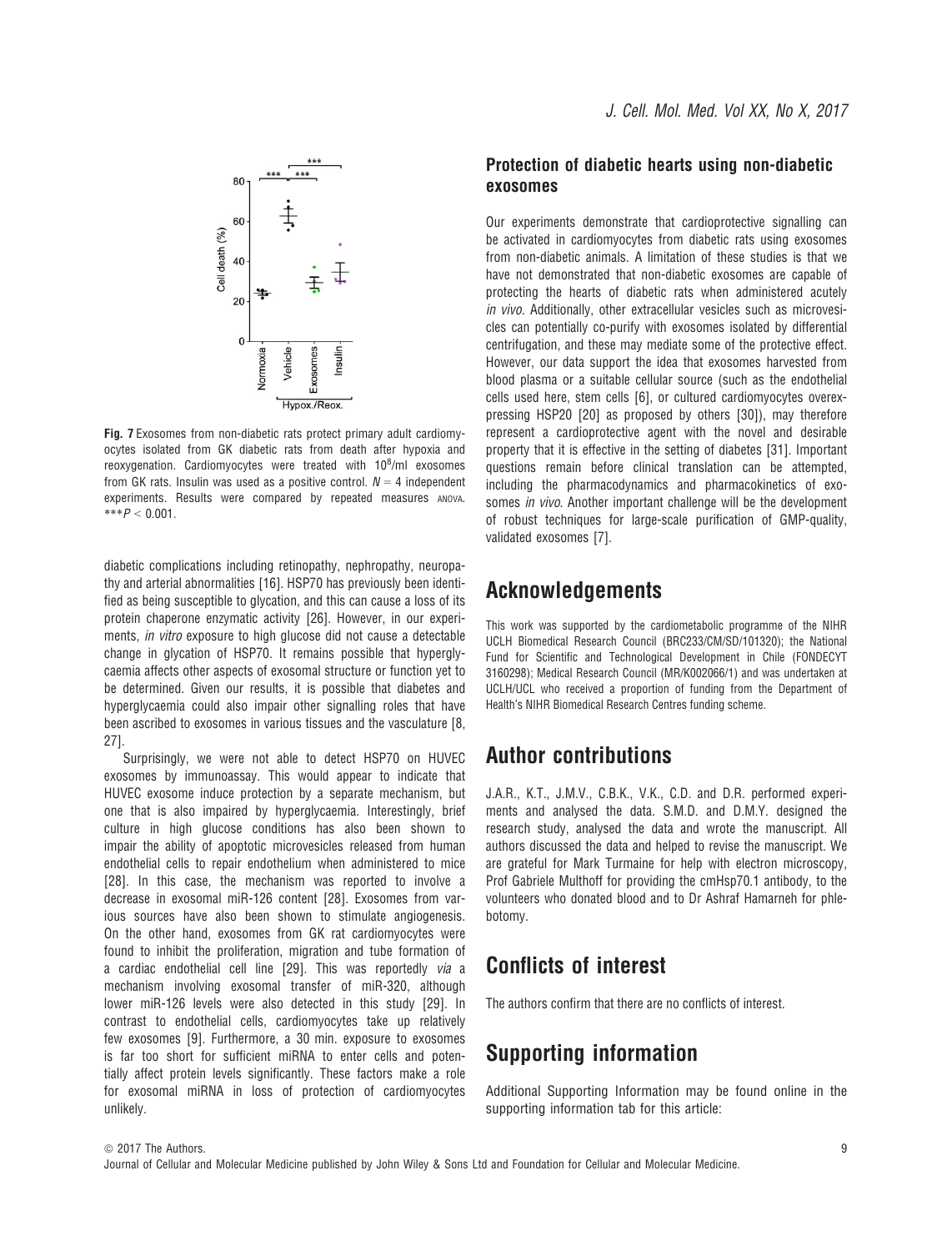Figure S1 The number of exosome particles per up protein in samples from non-diabetic and diabetic GK rats.

Figure S2 Representative images of normoxic cardiomyocytes, and cardiomyocytes treated with vehicle, exosomes from GK or non-diabetic rats, or insulin, before hypoxia and reoxygenation.

Figure S3 Representative images of cardiomyocytes treated with vehicle, exosomes from diabetic or non-diabetic humans, before hypoxia and reoxygenation.

Figure S4 Representative images of normoxic cardiomyocytes, and cardiomyocytes treated with exosomes from HUVEC in normoxic or high glucose conditions before hypoxia and reoxygenation.

Figure S5 Representative images of normoxic cardiomyocytes treated with recombinant HSP70 and cardiomyocytes treated with recombinant HSP70 or insulin before hypoxia and reoxygenation.

Figure S6 Representative images of normoxic GK cardiomyocytes, and GK cardiomyocytes treated with exosomes insulin before hypoxia and reoxygenation.

# References

- 1. ElBardissi AW, Aranki SF, Sheng S, et al. Trends in isolated coronary artery bypass grafting: an analysis of the Society of Thoracic Surgeons adult cardiac surgery database. J Thorac Cardiovasc Surg. 2012; 143: 273–81.
- 2. Tsang A, Hausenloy DJ, Mocanu MM, et al. Preconditioning the diabetic heart: the importance of Akt phosphorylation. Diabetes. 2005; 54: 2360–4.
- 3. Lecour S, Bøtker HE, Condorelli G, et al. ESC working group cellular biology of the heart: position paper: improving the preclinical assessment of novel cardioprotective therapies. Cardiovasc Res. 2014; 104: 399–411.
- 4. McGuire DK, Emanuelsson H, Granger CB, et al. Influence of diabetes mellitus on clinical outcomes across the spectrum of acute coronary syndromes. Findings from the GUSTO-IIb study. GUSTO IIb Investigators. Eur Heart J. 2000; 21: 1750–8.
- 5. Yellon DM, Davidson SM. Exosomes: nanoparticles involved in cardioprotection? Circ Res. 2014; 114: 325–32.
- 6. Kishore R, Khan M. More Than Tiny Sacks: stem Cell Exosomes as Cell-Free Modality for Cardiac Repair. Circ Res. 2016; 118: 330–43.
- 7. Lener T. Gimona M. Aigner L. et al. Applying extracellular vesicles based therapeutics in clinical trials - an ISEV position paper. J Extracell Vesicles. 2015; 4: 30087.
- 8. Lawson C. Vicencio JM, Yellon DM, et al. Microvesicles and exosomes: new players in metabolic and cardiovascular disease. J Endocrinol. 2016; 228: R57–71.
- 9. Vicencio JM, Yellon DM, Sivaraman V, et al. Plasma exosomes protect the myocardium from ischemia-reperfusion injury. J Am Coll Cardiol. 2015; 65: 1525– 36.
- 10. **Hausenloy DJ, Yellon DM.** New directions for protecting the heart against ischaemiareperfusion injury: targeting the Reperfusion Injury Salvage Kinase (RISK)-pathway. CardiovascRes. 2004; 61: 448–60.
- 11. Davidson SM, Hausenloy D, Duchen MR, et al. Signalling via the reperfusion injury signalling kinase (RISK) pathway links closure of the mitochondrial permeability transition pore to cardioprotection. Int J Biochem Cell Biol. 2006; 38: 414–9.
- 12. van der Pol E, Boing AN, Gool EL, et al. Recent developments in the nomenclature, presence, isolation, detection and clinical impact of extracellular vesicles. J Thromb Haemost. 2016; 14: 48–56.
- 13. Thery C, Amigorena S, Raposo G, et al. Isolation and characterization of exosomes from cell culture supernatants and biological fluids. Curr Protoc Cell Biol. 2006; Chapter 3: Unit 3 22.
- 14. Welton JL, Webber JP, Botos LA, et al. Ready-made chromatography columns for extracellular vesicle isolation from plasma. J Extracell Vesicles. 2015; 4: 27269.
- 15. Stangl S, Gehrmann M, Riegger J, et al. Targeting membrane heat-shock protein 70 (Hsp70) on tumors by cmHsp70.1 antibody. Proc Natl Acad Sci USA. 2011; 108: 733–8.
- 16. Brownlee M. Advanced protein glycosylation in diabetes and aging. Annu Rev Med. 1995; 46: 223–34.
- 17. Lorincz AM, Timar CI, Marosvari KA, et al. Effect of storage on physical and functional properties of extracellular vesicles derived from neutrophilic granulocytes. J Extracell Vesicles. 2014; 3: 25465.
- 18. Antognelli C, Gambelunghe A, Muzi G, et al. Peroxynitrite-mediated glyoxalase I epigenetic inhibition drives apoptosis in airway epithelial cells exposed to crystalline silica via a novel

mechanism involving argpyrimidine-modified Hsp70, JNK, and NF-kappaB. Free Radic Biol Med. 2015; 84: 128–41.

- 19. Giricz Z, Varga ZV, Baranyai T, et al. Cardioprotection by remote ischemic preconditioning of the rat heart is mediated by extracellular vesicles. J Mol Cell Cardiol. 2014; 68: 75–8.
- 20. Wang X, Gu H, Huang W, et al. Hsp20-Mediated Activation of Exosome Biogenesis in Cardiomyocytes Improves Cardiac Function and Angiogenesis in Diabetic Mice. Diabetes. 2016; 65: 3111–28.
- 21. Jeanneteau J, Hibert P, Martinez MC, et al. Microparticle release in remote ischemic conditioning mechanism. Am J Physiol Heart Circ Physiol. 2012; 303: H871–7.
- 22. Sivaraman V, Hausenloy DJ, Wynne AM, et al. Preconditioning the diabetic human myocardium. J Cell Mol Med. 2010; 14: 1740–6.
- 23. Jensen RV, Stottrup NB, Kristiansen SB, et al. Release of a humoral circulating cardioprotective factor by remote ischemic preconditioning is dependent on preserved neural pathways in diabetic patients. Basic Res Cardiol. 2012; 107: 285.
- 24. Hole P. Sillence K. Hannell C. et al. Interlaboratory comparison of size measurements on nanoparticles using nanoparticle tracking analysis (NTA). J Nanopart Res. 2013; 15: 2101.
- 25. Salomon C, Scholz-Romero K, Sarker S, et al. Gestational Diabetes Mellitus Is Associated With Changes in the Concentration and Bioactivity of Placenta-Derived Exosomes in Maternal Circulation Across Gestation. Diabetes. 2016; 65: 598–609.
- 26. Takino J, Kobayashi Y, Takeuchi M. The formation of intracellular glyceraldehydederived advanced glycation end-products